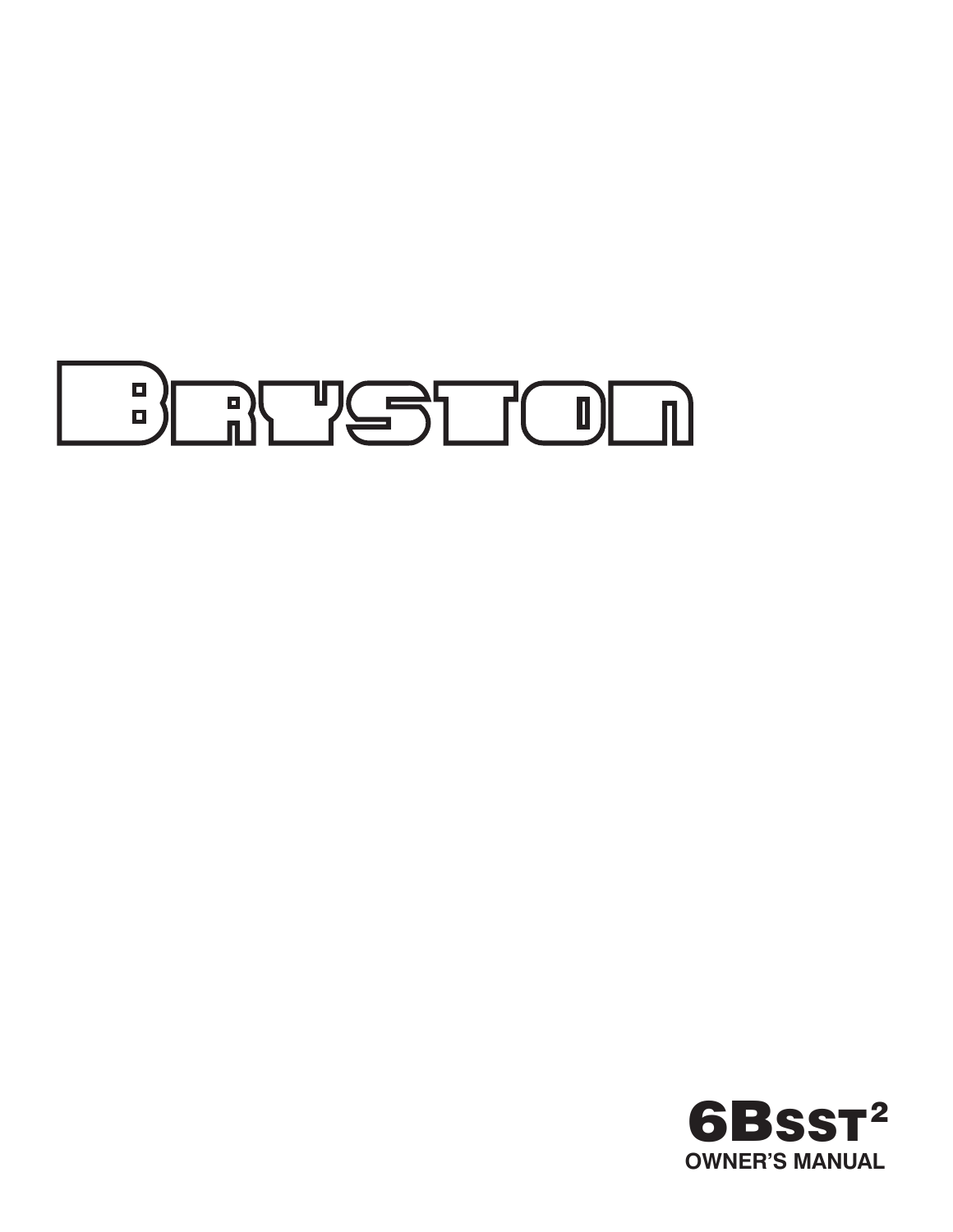#### **IMPORTANT SAFETY INSTRUCTIONS**



The lightning flash with arrowhead symbol within an equilateral triangle, is intended to alert the user to the presence of un-insulated "dangerous voltage " within the product's enclosure that may be of sufficient magnitude to constitute a risk of electric shock to persons.



The exclamation point within an equilateral triangle is intended to alert the user to the presence of important operating and maintenance (servicing) instructions in the literature accompanying the product.

- 1. Read these instructions.
- 2. Keep these instructions.
- 3. Heed all warnings.
- 4. Follow all instructions.
- 5. Do not use this apparatus near water.
- 6. Clean only with dry cloth.
- 7. Do not block any ventilation openings. Install in accordance with the manufacturer's instructions.
- 8. Do not install near any heat sources such as radiators, heat registers, stoves, or other apparatus (including amplifiers) that produce heat.
- 9. Do not defeat the safety purpose of the polarized or grounding-type plug. A polarized plug has two blades with one wider than the other. A grounding type plug has two blades and a third grounding prong. The wide blade or the third prong are provided for your safety. If the provided plug does not fit into your outlet, consult an electrician for replacement of the obsolete outlet.
- 10. Protect the power cord from being walked on or pinched particularly at plugs, convenience receptacles, and the point where they exit from the apparatus.
- 11. Only use attachments/accessories specified by the manufacturer.
- 12. Use only with the cart, stand, tripod, bracket, or table specified by the manufacturer, or sold with the apparatus. When a cart is used use caution when moving the cart/apparatus combination to avoid injury from tip-over.



- 13. Unplug this apparatus during lightning storms or when unused for long periods of time.
- 14. Refer all servicing to qualified service personnel. Servicing is required when the apparatus has been damaged in any way, such as power-supply cord or plug is damaged, liquid has been spilled or objects have fallen into the apparatus, the apparatus has been exposed to rain or moisture, does not operate normally, or has been dropped.

WARNING: TO REDUCE THE RISK OF FIRE OR ELECTRIC SHOCK, DO NOT EXPOSE THIS APPARATUS TO RAIN OR MOISTURE. DO NOT EXPOSE THIS EQUIPMENT TO DRIPPING OR SPLASHING AND ENSURE THAT NO OBJECTS FILLED WITH LIQUIDS, SUCH AS VASES, ARE PLACED ON THE EQUIPMENT.

TO COMPLETELY DISCONNECT THIS EQUIPMENT FROM THE AC MAINS, DISCONNECT THE POWER SUPPLY CORD PLUG FROM THE AC RECEPTACLE.

THE MAINS PLUG OF THE POWER SUPPLY CORD SHALL REMAIN READILY OPERABLE.

# BRYSTON LIMITED WARRANTY

Bryston analog audio products are warranted to be free from manufacturing defects for twenty (20) years from the original date of manufacture. The warranty includes parts and labour.

Bryston Digital products and cables are warranted for five years from the original date of manufacture. The warranty includes parts and labour.

Bryston products having motorized moving parts, excluding motorized volume controls, are warranted for three years from the original date of manufacture. The warranty includes parts and labour.

Bryston will remedy the problem by repair or replacement, as we deem necessary, to restore the product to full performance. Bryston will pay return shipping costs for the full length of the specific product's warranty.

In the event of a defect or malfunction, contact Bryston's repair centers for return authorization. Products must be returned using original packaging material only. Packing material may be purchased from Bryston if necessary. This warranty is considered void if the defect, malfunction or failure of the product or any component part was caused by damage (not resulting from a defect or malfunction) or abuse while in the possession of the customer. Tampering by persons other than factory authorized service personnel or failure to fully comply with Bryston operating instructions voids the warranty. This warranty gives you specific legal rights and you may also have other rights which may vary from province to province and country to country.

As of 2006-02-22 Bryston will only warranty Bryston products purchased through authorized Bryston dealers. Bryston products with a date code of 0608 or higher (date code format is "yyww", where "yy" is the two least significant digits of the year and "ww" is the week of the year) must be accompanied by a copy of the bill-of-sale from a Bryston authorized dealer to qualify for warranty service. The warranty is transferable from the original owner to a subsequent owner as long as a copy of the bill-of-sale from the original authorized Bryston dealer accompanies the re-sale. The copy of the bill of sale to any subsequent owner need ONLY include the Name of the Bryston Authorized Dealer and the Model and Serial number of the Bryston product The warranty will only be honored in the country of the original purchase unless otherwise pre-authorized by Bryston.

#### *BRYSTON SERVICE in CANADA*: *BRYSTON SERVICE in the USA*:

|                           | Postal address: P.O. BOX 2170, Stn. Main<br>PETERBOROUGH, ONTARIO<br>CANADA K9J 7Y4 |
|---------------------------|-------------------------------------------------------------------------------------|
|                           | Courier address: 677 NEAL DRIVE<br>PETERBOROUGH, ONTARIO<br>CANADA K9J 6X7          |
| PHONE:<br>FAX:<br>E-mail: | 705-742-5325<br>705-742-0882<br>cdnser@bryston.com                                  |

**79 COVENTRY ST., Suite 5 NEWPORT, VERMONT U.S.A. 05855-2100**

PHONE: 802-334-1201<br>FAX: 802-334-6658 FAX: 802-334-6658 E-mail: usaser@bryston.com *BRYSTON SERVICE outside Canada and the USA:*

contact your local distributor *or*

E-MAIL BRYSTON DIRECTLY: cdnser@bryston.com FAX BRYSTON DIRECTLY: 01-705-742-0882 PHONE BRYSTON DIRECTLY: 01-705-742-5325

CHECK OUR WEB SITE: www.bryston.com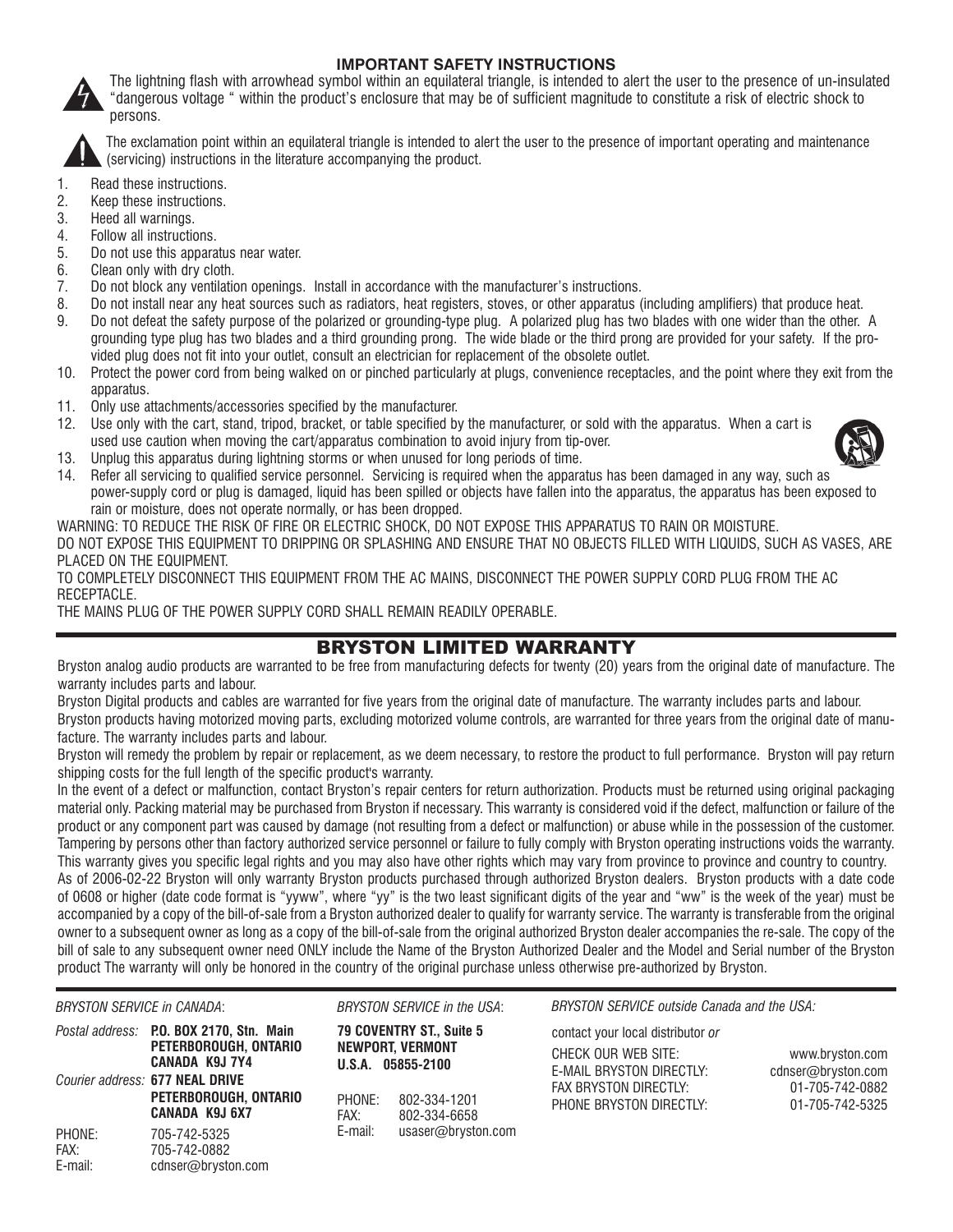# TABLE OF CONTENTS

| <b>WARRANTY INFORMATION</b>                                                                                                                    | opposite |
|------------------------------------------------------------------------------------------------------------------------------------------------|----------|
| Shipping Box & Packing Material<br>Installation and Ventilation<br><b>Speaker Wires</b><br>A/C power<br><b>Fuses</b><br>A/C Power Conditioners |          |
| <b>FRONT PANEL</b>                                                                                                                             |          |
| Main Power Switch                                                                                                                              |          |
|                                                                                                                                                |          |
| <b>REAR PANEL</b>                                                                                                                              |          |
| Input Selector Switch                                                                                                                          |          |
| <b>Balance Input Connector</b>                                                                                                                 |          |
| Single Ended Input                                                                                                                             |          |
| <b>Balanced versus Single Ended Input</b>                                                                                                      |          |
|                                                                                                                                                |          |
| <b>Gain Select Switch</b>                                                                                                                      |          |
| <b>Output Binding Posts</b>                                                                                                                    |          |
| <b>Channel Module Handles</b>                                                                                                                  |          |
| <b>POWER INLET PANEL</b>                                                                                                                       |          |
| <b>Master Circuit Breaker</b>                                                                                                                  |          |
|                                                                                                                                                |          |
| <b>Remote Power On/Off Control</b>                                                                                                             |          |
| Local/External Switch                                                                                                                          |          |
| External versus Local control                                                                                                                  |          |
| Remote Power Turn-On Connector                                                                                                                 |          |

# **TECHNICAL SPECIFICATIONS**

**EXTERNAL DIMENSIONS & FUSE LOCATIONS**....................... Back Page



Front view of 6BSST2 with 19" *Silver* Rack Mount Faceplate & Handles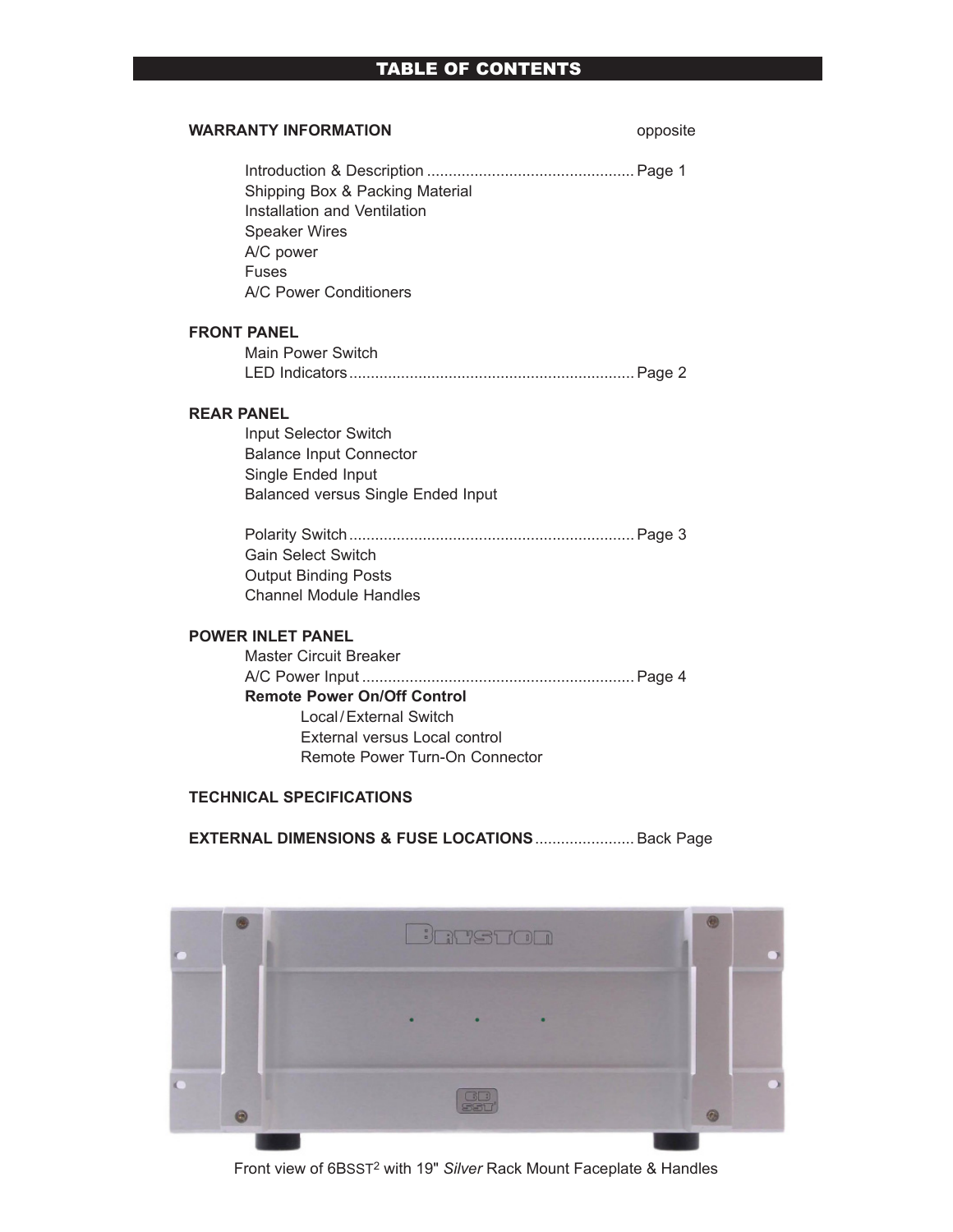#### INTRODUCTION

Thank you for choosing the 6BSST2 Three Channel Power Amplifier.

Bryston welcomes any suggestions you may have, or comments regarding the operation of your amplifier. We consider you, our customer, to be Bryston's most important resource, and your opinion is very much appreciated.

#### DESCRIPTION

The **6BSST2** is a modular design 3 x 300W per channel audio power amplifier. Each channel selects a balanced or single ended input. Each channel selects a gain of 29dB(1v), 23dB(2v) or 17dB(4v). Each channel input may be operated inverted or non-inverted operation(0 or -180 degrees). The power up of the 6BSST may be controlled by remote control voltage. The **6BSST2** includes 'soft start' power control circuitry to eliminate high inrush currents when A/C power is applied.

#### SHIPPING BOX & PACKING MATERIAL

Please keep the original shipping box and all packing material. This will ensure the amplifier is protected in future transport. In the unlikely event you have a problem and must return it for service, ship the amplifier only in the original packing material, as the unit is not insurable by carriers otherwise.

#### INSTALLATION & VENTILATION

The most important installation consideration is ventilation. The **6BSST2** is a convection-cooled amplifier. Unrestricted airflow across its heat sinks is a must. For this reason do not install anything directly above it. Allow 3.5' (2u) to 5" (3u) inches of space above and to the sides of this amplifier. Do not install directly above other heat generating equipment. Should your instillation conditions be constricted, then additional forced air-cooling may be necessary. Bryston can provide an optional fan package if required. Any **6BSST2** channels thermally shutting down during operation indicates insufficient cooling, and a remedy must be found for cooling the amplifier. Provide a minimum 6" space to the rear of the **6BSST2** for ventilation and dressing cables to and from the amplifier.

*Never operate the* **6BSST2** *in a vertical position*.

#### SPEAKER WIRES

**S***peaker wires* should be as short as practical. Use quality wire, and if runs are more than 3 meters use at least 12 gauge wire. The speaker binding posts will accept wire up to 3 gage in size. Bryston can custom build cables for your application.

#### A/C POWER

Before plugging in the power cord be sure your **6BSST2** is specified for the *correct a/c voltage* for your locality. The voltage is listed on the data plate located on the Power Inlet Panel (see page 4). The **6BSST2** when operated with all channels at maximum power can consume all the available power in a normal household circuit, therefore a dedicated electrical circuit may be necessary with this situation. Never lift the safety ground to the amplifier or remove the ground pin from the plug.

#### FUSES

When replacing fuses, first power down the amplifier and then disconnect the power cord from the amplifier. Use a 3/16" blade screw driver to rotate the fuse caps (see Back Page for fuse locations) approsimately 30 degrees counter-slockwise to release locking mechanism and then pull the fuse holder out of its socket. It is recommended that if you have to replace a fuse, that you replace the pair of fuses for the affected channel. Use fast acting 4A/250V fuses such as Littelfuse 217004.

#### A/C POWER LINE CONDITIONERS

Bryston urges caution in choosing a power conditioner for your audio/video system. Large power amplifiers can draw very substantial current from the wall plug, and many so-called power conditioners can in fact hinder the supply of current by inserting resistances in series with the line cord. However, there are now power conditioners that can reduce or eliminate RF and 'hash' from the AC supply and may actually improve current delivery to your system. This type of power conditioner (exemplified by 'TORUS' Power Conditioners) uses the energy storage in a large toroidal tranformer to provide high instantaneous power and reduce the substantial AC output resistance of the wall socket and house wiring. This resistance can be in the range of 0.5 to 1 Ohm and is typically reduced to only a few milliOhms by the Power Conditioner. That in turn considerably reduces Voltage drop in the power line on high current surges and quite substantially increases the stability of the power line improving audio (and video) focus, precision and clarity.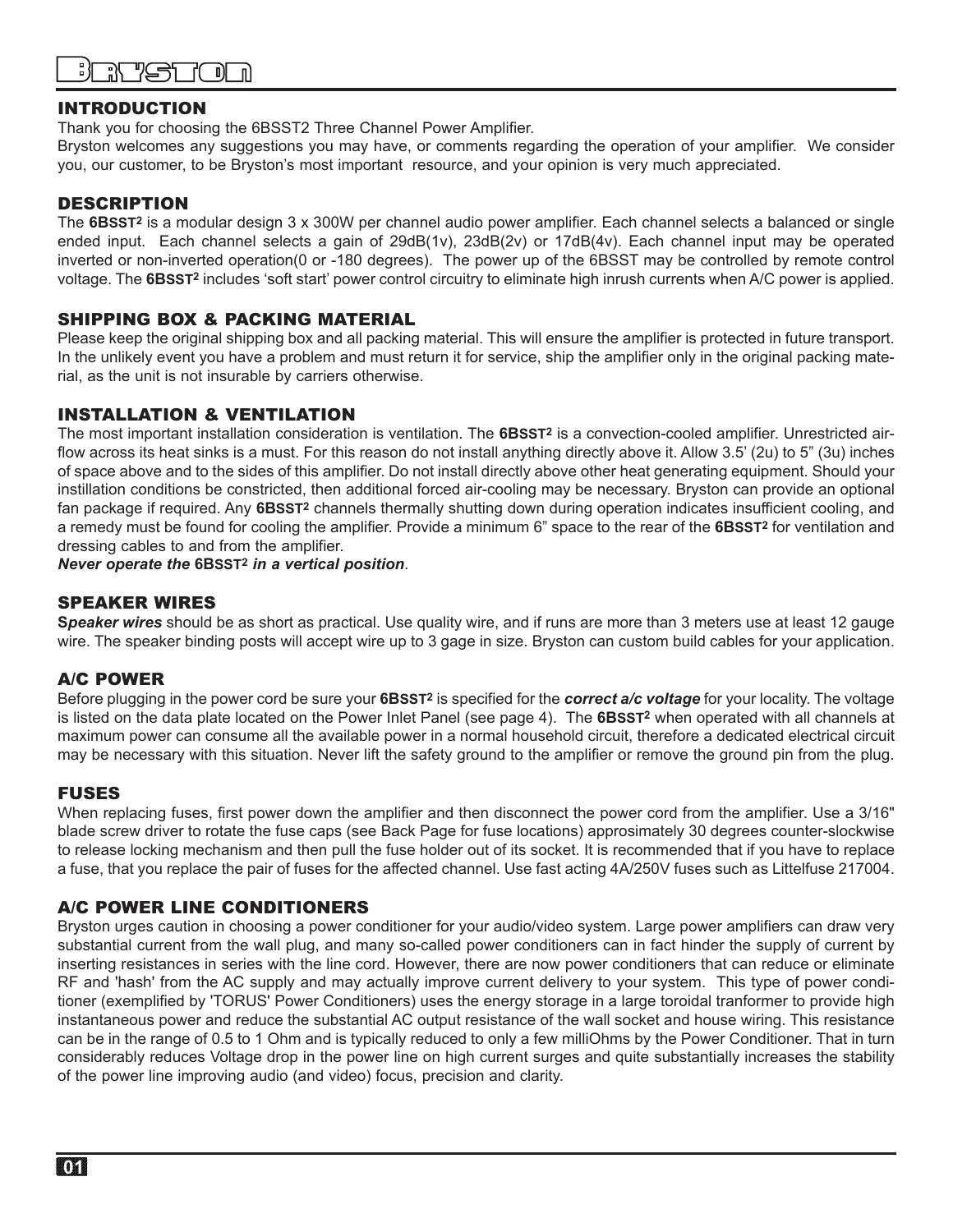# FRONT PANEL

#### MAIN POWER SWITCH

The front panel label '**6BSST2** ' is the push-button actuator to the main power switch. This is a mechanical push-ON/ push-OFF switch which activates the SoftStart circuitry to ramp up power gradually to the amplifier. Push to initiate the power-up sequence and each channel LED will turn from unlit to red (mute). When the power supplies have stabilized the channel will come out of mute and the LED will change to green (normal operation).

Push again and the **6BSST2** will power-down. ( Note: the rear circuit breaker must be on for the **6BSST2** to power-up)

#### LED INDICATORS

Each **6BSST2** channel has a LED indicator to monitor the following channel conditions:

- **UNLIT** ............. Indicates channel has no power. The 6BSST channel LED when unlit indicates no A/C mains power is present at the channel. If all channel LED indicators are unlit the 6BSST probably needs only to be powered on. A single LED not lighting possibly indicates blown channel fuses. When checking fuses switch off the circuit breaker on the rear panel, or unplug the power cord. Use only the specified quick-acting 4 amp 250V 5mm x 20mm fuses
- **RED** (STEADY)..... Indicates channel is muted (power-up or power-down sequence)
- **RED** (FLASHING) .. Indicates channel clipping. Clipping occurs when the channel output level no longer can follow the level increase at the input (Over driven outeeput condition). When a 6BSST2 channel is driven into clipping the channel LED will change from green to red then back to green when the level is reduced ( Flashing Red ). Momentary clipping can be tolerated, however it indicates that maximum un-distorted power has been surpassed and potential speaker damage may result if overload conditions persist. Any amplifier that is constantly operated into clipping indicates a more powerful amplifier is needed for that application.
- **GREEN**............. Indicates channel operation is normal.
- **ORANGE** ......... Indicates channel is in thermal shutdown. The **6BSST2** channel has thermal shutdown circuitry to prevent damage due to overheating. Should thermal shutdown occur, the channel will mute, and the channel LED will turn orange indicating this condition. When the channel has cooled to a safe operating condition the channel will return to normal operation. Persistent Thermal shutdown indicates steps need to be taken to increase airflow across the channel or channels heat sink. ( Also see installation section on ventilation ).
- **NOTE**: In some markets the LED indicators, which are normally red/green, may be red/blue instead. When red/blue LEDs are supplied green is replaced with blue and orange is replaced with magenta in the above descriptions.

# REAR PANEL ~ INPUT/OUTPUT CONNECTIONS

#### **O** INPUT SELECT SWITCH.

Each 6BSST channel gives the user the option of switching between either balanced input or single ended input.

#### **@ BALANCED INPUT CONNECTOR**

 This input connector accepts standard 'XLR' or 1/4" TRS . Use quality, 100% shielded cables with *gold plated* connectors. Input impedance  $≈ 20K Ohms$ 

#### **8 SINGLE ENDED INPUT**

 This input connector accepts standard 'RCA' or 'Phono' connectors. Use quality, 100% shielded cables with *gold plated* connectors. Input impedance ≈ 50K Ohms

#### *Balanced input Vs Single ended input:*

 The balanced input requires a balanced pre-amp source. Balanced systems provide noise protection from external electrical interference, so cable length can be very long (50m or longer).

 The single ended or unbalanced input is provided for pre-amps without balanced output. Single-ended cables should be kept to 20' (7m) or less. In general never use longer cables than necessary, never coil excess cable length, and run signal wires away from AC power or speaker cables.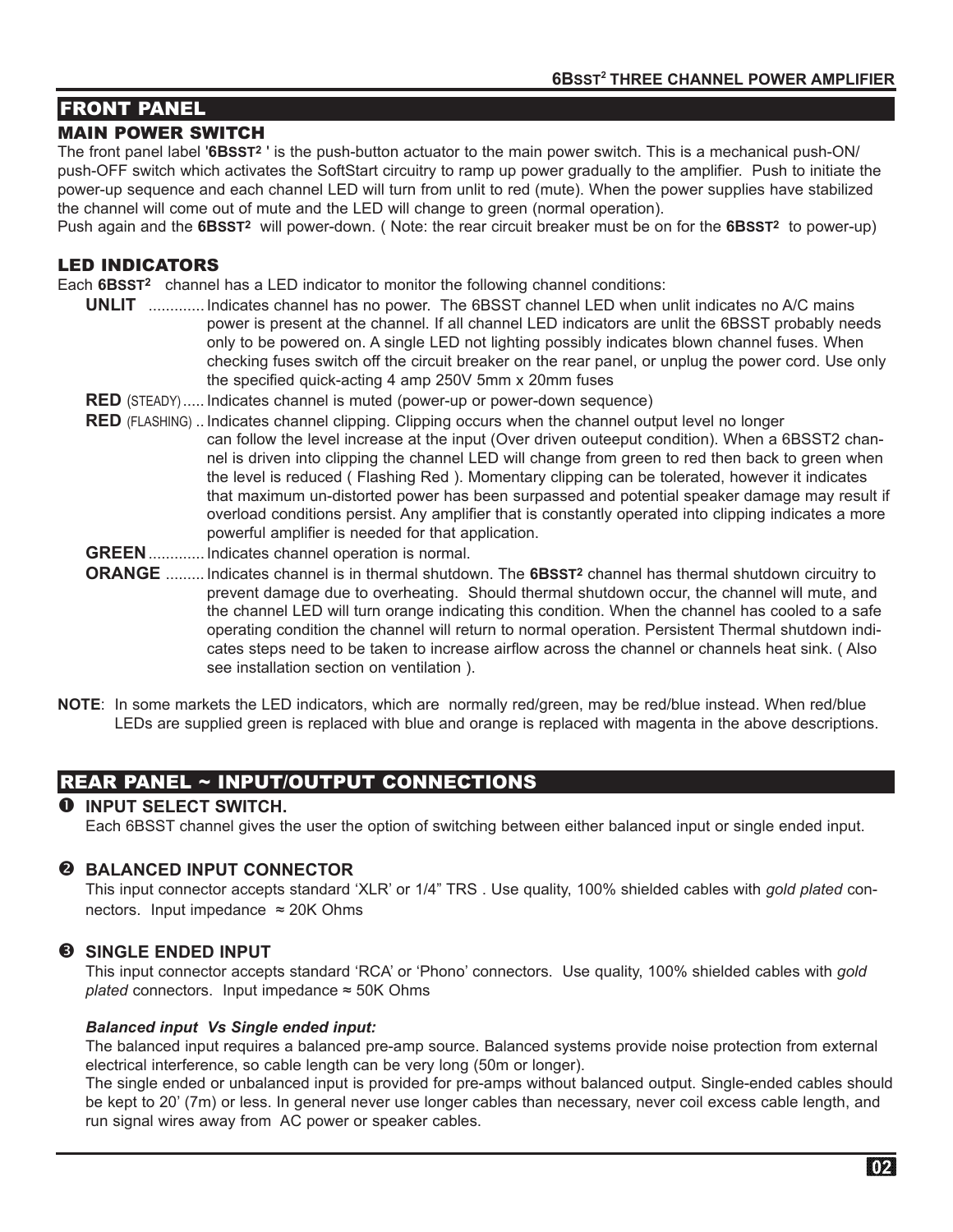# ת ור

## **POLARITY SWITCH ( 0 OR -180 DEGREES)**

 Each **6BSST2** channel gives the user the option of inverting the polarity of the input signal -180 degrees. Polarity inversion is application specific. *The normal operating position is 0 degrees.* 

# $\Theta$  **INPUT GAIN SWITCH**

 The optimum gain setting will depend upon the source preamp operating level, and or personal preference.

 The 29dB setting is the the *home theatre* setting for *single ended* or un-balanced operation. It provides the most amplifier gain and greatest sensitivity (1V in = 100w  $@$  8 ohms, 1.7V in = 300W output into 8 ohms).

 The 23dB is the *home theatre* setting for balanced operation or wherever less gain is required. It provides a sensitivity of  $2V_{in}$  = 100 Watts out into 8 Ohms, or 3.4  $V_{in}$  = 300 Watts out.

The **17dB** provides the lowest gain and sensitivity but also the best noise performance. Sensitivity in this mode is  $4V_{\text{in}}$  = 100 Watts out into 8 Ohms or  $6.8V_{\text{in}}$  = 300 Watts out into 8 Ohms.



# **OUTPUT BINDING POSTS & POLARITY**

The **RED** binding post is connected to the *amplifier output*. Connect to this post to the (+) terminal on the loudspeaker. The **BLACK** binding post is connected to *signal ground*. Connect to this post the (-) terminal on the loudspeaker. When the **polarity** switch is set for **0** degrees (normal operation ) these connections are swapped with the in phase amplifier output signal being connected to the (+) RED binding post and ground being connected to the (-) Black binding post connector. Cables should be dressed away from input and power cables.

The output binding post connectors can accept several connector types as well as bare wire as outlined below: *BANANA PLUGS* offer a quick disconnect option. Before inserting a banana plug into the binding post be sure to tighten the post nut to avoid rattling and to provide full insertion of the banana plug. Gold plated locking banana plugs are available from Bryston.

 *SPADE LUGS* provide high contact area and secure fastening. Lugs should be gold plated. Post diameter is 5/16' ( 8mm ),lug width 5/8" (16 mm). Gold plated spade lugs are available from Bryston.



**STRIPPED BARE WIRE** up to 3 gauge can be inserted through the hole in the binding post and held in place by tightening the post knob. Additional tightening pressure can be achieved using a **coin** in the slots of the knob. Do not over tighten or the binding post may become damaged. Note that copper wire is malleable and may require further tightening after the initial installation.

# **<sup>***C***</sup>** CHANNEL HANDLES

The handle on the rear of each channel module is to assist in removing the channel (when necessary for service) and to protect the connectors and the cables connected to them. **DO NOT** use these handles to lift or carry the ampliifier as this could damage the channel module.

# POWER INLET PANEL

#### **MASTER CIRCUIT BREAKER**

The 6BSST<sup>2</sup> uses a magnetic-trip circuit breaker (1) to protect the amplifier. This switch should be 'OFF' when installing the **6BSST2**. When switched 'OFF' all A/C power is removed from the amplifier, including standby power. The circuit breaker is not the day to day power switch and should be switched and left 'ON' after the installation is complete.Use the '**6BSST2**" switch or an external control voltage to Power-up or Power-down the amplifier. Should the breaker trip, lower or remove the amplifier input signals. Switch the breaker to the 'ON' position. Then power the unit up normally. *The circuit breaker must be 'ON' at all times for the* **6BSST2** *to operate.*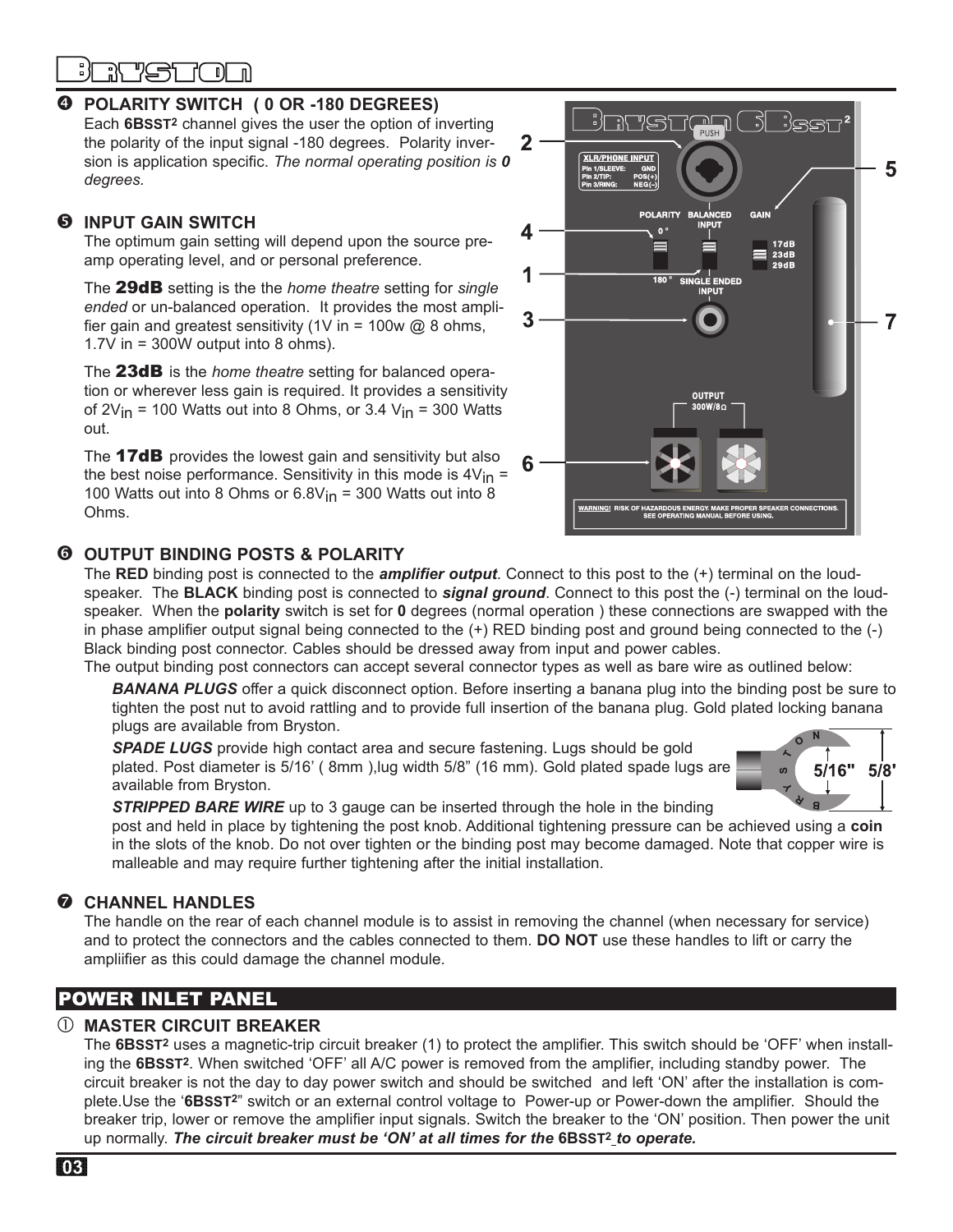# **6BSST2 THREE CHANNEL POWER AMPLIFIER**

 $\overline{3}$ 

## **AC POWER INPUT**

 This is a high current plug for the power cord receptacle. Check that the voltage rating at the right of the connector conforms with your locality. With the circuit breaker 'OFF' insert the power cord into the **6BSST2**, then plug the other end to an approprate A/C power outlet.

#### **LOCAL / EXTERNAL SWITCH**

 To power-up the 6BSST2 using an EXTERNAL control voltage, place the LOCAL/EXTERNAL switch in the EXTERNAL position and supply a 4v to 12v A/C or DC control voltage to the 'IN' terminals of *External Turn-On Connector* (item #4).

When the control voltage is removed or drops below 3 Volts the amplifier

will turn off. Immediately following power up the control voltage will appear at the 'OUT' terminals of the *External Turn-On Connector* for the control of other equipment. It is removed whenever the amplifier is turned off.

In the *LOCAL* mode (with the LOCAL/ EXTERNAL switch set to LOCAL) the **6BSST2** will ignore the control voltage,

MADE IN CANADA<br>FABRIQUE AU CANAD AL III EX سبب ॎॱ<br>ॎॱग़<br>ॱॱ॑  $\left( 1\right)$ **RISK OF ELECTRIC SHOCK - DO NOT OP** E DE CHOC EL  $\left( 2\right)$ ⊕ DE IN CAN<br>QUE AU C

and power up only by using the front panel '**6BSST2**' switch, or as in section 3 above. If a control voltage is present at the 'IN' terminals it will still be available at the 'OUT' terminals after the power-up sequence.

REMOTE POWER TURN-ON PLUG-IN CONNECTOR **Insert stripped ends of insulated wires revealing approx. 1/4" of bare, stranded copper wire between 24 and 12 AWG (.5mm to 2mm dia.) into open elevator**  style wire clamps & tighten with a slot screw driver. **Do not over tighten or wires may eventually come lose. Maximum tightening torque is 4.5 lb-in (0.5Nm)**

#### **Note***:*

 The 'OUT' terminals are connected to the 'IN' terminals once the **6BSST2** has powered-up. The control current is determined by the **source** equipment. The carrying current of the 'OUT' relay is 2 amps. The **6BSST2** itself draws less than 2 ma from the control current when operating.

#### **REMOTE POWER TURN-ON CONNECTOR**

 See above for details on implementing wired remote turn-On. Wire the supplied connector as shown above. Additional or replacement connectors are available from Bryston. Part number CO110A11104

|                          |                      |                  | TECHNICAL SPECIFICATIONS                                                                                        |
|--------------------------|----------------------|------------------|-----------------------------------------------------------------------------------------------------------------|
| <b>PARAMETER</b>         | <b>VALUE</b>         | <b>UNITS</b>     | <b>CONDITIONS</b>                                                                                               |
| <b>POWER OUTPUT</b>      | 300                  | Watts            | 20-20K Hz into 8 Ohms                                                                                           |
|                          | 500                  | Watts            | 20-20K Hz into 4 Ohms                                                                                           |
| <b>SENSITIVITY</b>       | 1.7                  | $V_{\rm rms}$    | for 300 Watts out into 8Ω, 29dB gain selected (1V <sub>in</sub> =100W <sub>OUt</sub> into 8Ω)                   |
|                          | 3.4                  | $V_{\rm rms}$    | for 300 Watts out into 8 $\Omega$ , 23dB gain selected (2V <sub>in</sub> =100W <sub>OUt</sub> into 8 $\Omega$ ) |
|                          | 6.8                  | $V_{\text{rms}}$ | for 300 Watts out into 8 $\Omega$ , 17dB gain selected (4V <sub>in</sub> =100W <sub>OUt</sub> into 8 $\Omega$ ) |
| <b>INPUT IMPEDANCE</b>   | 50K                  | Ohms             | balanced input (XLR jack)                                                                                       |
|                          | 10K                  | Ohms             | single ended input (RCA jack)                                                                                   |
| <b>THD+N or IMD</b>      | .005                 | $\%$             | 20Hz to 20KHz at 300 Watts into $8\Omega$                                                                       |
|                          | .007                 | $\%$             | 20Hz to 20KHz at 500 Watts into $4\Omega$                                                                       |
| <b>NOISE</b>             | 112                  | dB               | Input shorted, 20Hz to 20KHz, 29dB gain, referenced to 300W/8 $\Omega$ output                                   |
|                          | 115                  | dB               | Input shorted, 20Hz to 20KHz, 23dB gain, referenced to 300W/8 $\Omega$ output                                   |
|                          | 118                  | dB               | Input shorted, 20Hz to 20KHz, 23dB gain, referenced to 300W/8 $\Omega$ output                                   |
| <b>SLEW RATE</b>         | 60                   | V/usec           |                                                                                                                 |
| <b>POWER BANDWIDTH</b>   | $<$ 1 to $>$ 100K Hz |                  |                                                                                                                 |
| <b>DAMPING FACTOR</b>    | 500                  |                  | at 20Hz, ref $8\Omega$                                                                                          |
| <b>WEIGHT</b>            | 46.7 (103) Kg (lbs)  |                  | including box and packing (i.e. shipping weight)                                                                |
| <b>POWER CONSUMPTION</b> | 225                  | Watts            | at idle                                                                                                         |
|                          | 625                  | Watts            | 1 channel at 300 Watts output into $8\Omega$                                                                    |
|                          | 2100                 | Watts            | 3 channels at 300 Watts output into $8\Omega$                                                                   |
| <b>HEAT DISSIPATION</b>  | 768                  | BTU/hr           | at idle                                                                                                         |
|                          | 1109                 | BTU/hr           | 1 channel driven to 300 Watts output into $8\Omega$                                                             |
|                          | 4097                 | BTU/hr           | 3 channels driven to 300 Watts output into $8\Omega$                                                            |